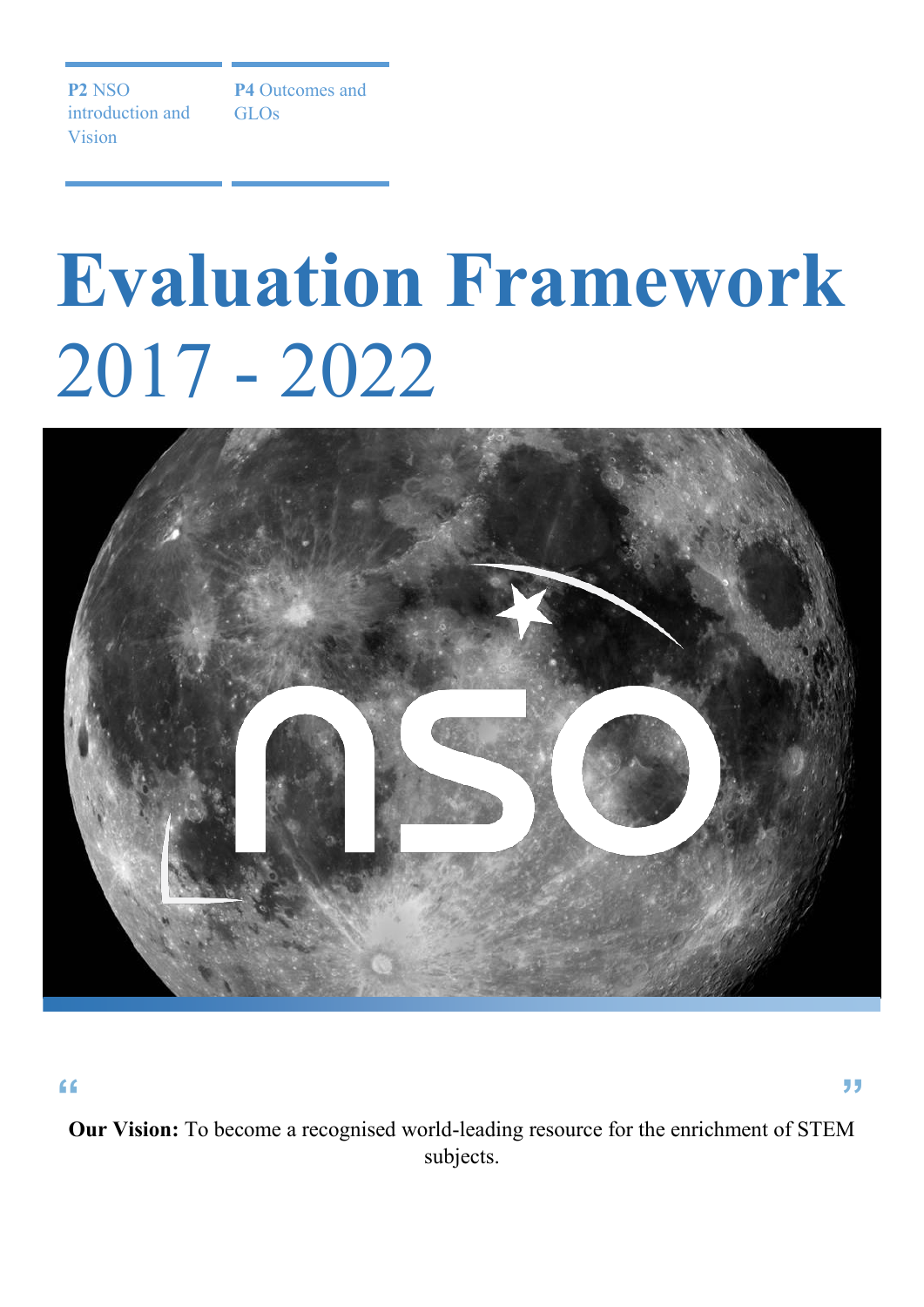The NSO uses astronomy to support and promote science, technology, engineering and maths (STEM) education, utilising privileged access to the world's largest fully robotic telescope. Astronomy not only excites and motivates pupils; it also links together many STEM areas. Science is at the root of astronomy, but it also depends upon cutting-edge technology, advanced mathematics, and high-tech engineering.

One of the largest astronomy education projects in the world, the NSO currently has over 4500 active users, our website attracts well over 1 million hits every year, and there have been over 140,000 telescope observations requested by teachers and pupils since our inception in 2004.

We feel strongly that astronomy creates a sense of excitement and wonder in people of all ages and we tap into that interest to expand our users' knowledge of science and mathematics. At the same time developing their computer literacy and communications skills, strengthen critical thinking and give experience of the real-world application of science and technology.

As well as having a significant impact on teaching and learning within schools, the NSO is also committed to providing outstanding public engagement. Working with LJMU's Astrophysics Research Institute, we organise and deliver a wide range of events for the wider public from talks to street theatre. Collaborating with a diverse range of people and institutions from artists and filmmakers, to garden designers and festivals allows us to bring the wonders of the Universe to a completely new audience.

As detailed in our strategy document, we have identified four core aims to guide our development over the period 2017-2022:

- 1. To increase the scope and recognition of the NSO as a resource for all STEM education
	- $\Box$  Broaden the scope of resources to ensure that each branch of STEM is well represented
	- $\Box$  Increase the involvement of primary schools
	- $\Box$  Double the number of users actively involved with the NSO
	- $\Box$  Increase the visibility of the NSO outside of the UK and Ireland
- 2. To increase engagement with under-represented groups in STEM
	- $\Box$  Open access to individual users on the NSO, including the development of a suite of student-led activities and research projects
	- $\Box$  Broaden the range of teachers registered on the NSO beyond specialist physics and astronomy teachers
	- $\Box$  Engage with three defined under-represented communities to create more positive attitudes towards STEM. Specifically:
		- **Poor socio-economic areas in the north of England**
		- Geographically remote schools and their communities
		- **Hearing-impaired users**
- 3. To demonstrate the impact of the NSO
	- $\Box$  Use an external organisation to evaluate the NSO
	- $\Box$  Gather user feedback via internal methods
- 4. To ensure the long term success of the NSO
	- $\Box$  Produce a robust plan for the future of the NSO which maximises the opportunities, and minimises the risks, of the development and operation of LRT
	- $\Box$  Continue to attract external funding to enhance the scope and impact of the NSO
	- $\Box$  Increase the visibility of the NSO with stakeholders



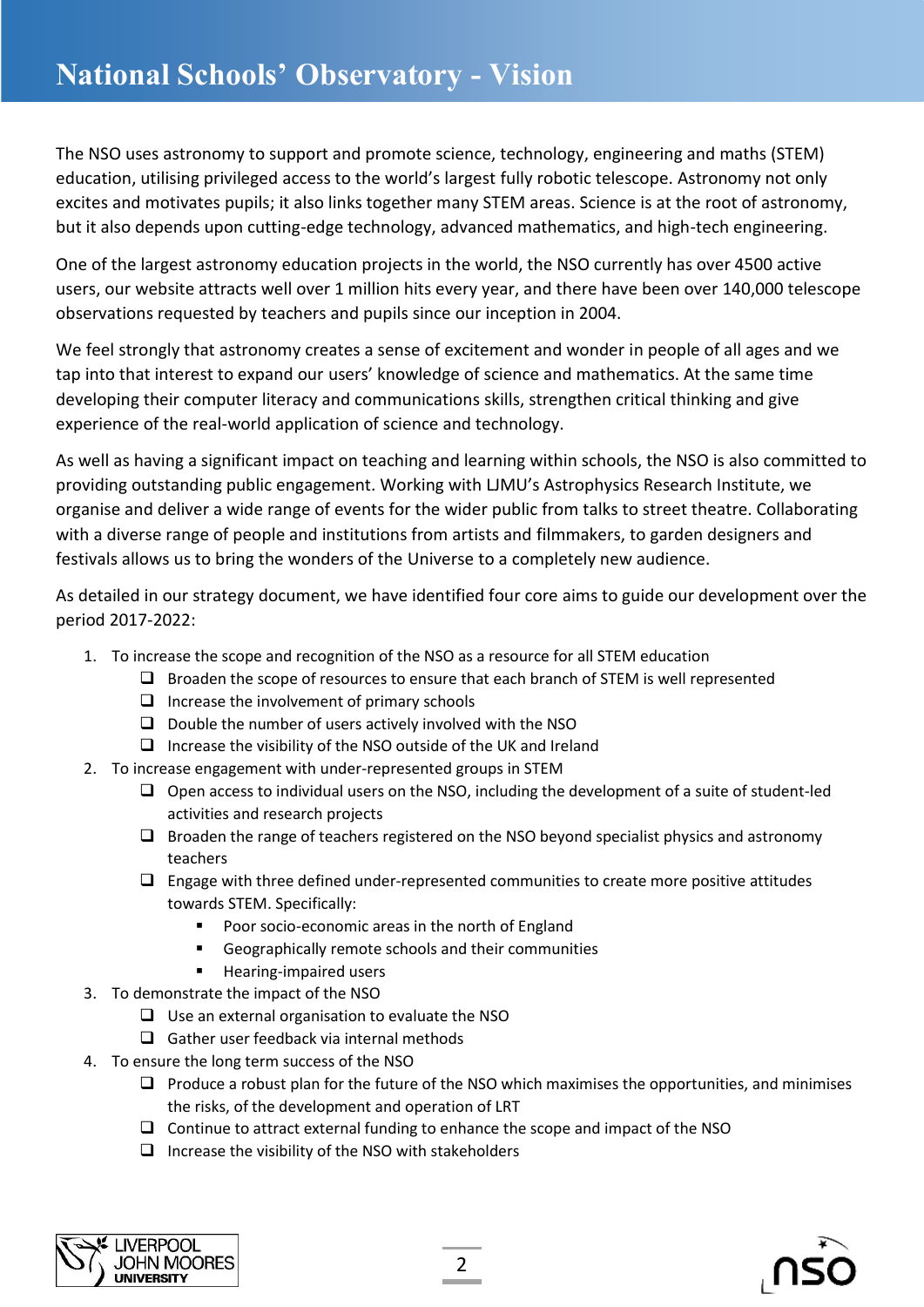Over the course of the next 5 years, the NSO will deliver these aims and collate data in order to address various dimensions of this strategy:

- Inputs (the staff time, NSO budget and training needed to deliver the aims)
- Outputs (resources created and marketing events conducted)
- Reach (the number and type of people engaged, including the length of interventions where appropriate)
- Outcomes (detailed in the Generic Learning Outcomes of the NSO)
- Processes (the way we plan and deliver the NSO events)

This document outlines the framework within which we will measure our success against this strategy and will cover NSO engagement as detailed below in the Programme for Evaluation.

## **Programme for Evaluation:**

- 1. The NSO website as a resource for:
	- a. NSO Teachers
	- b. NSO Students (under teacher accounts)
	- c. NSO Users
- 2. The NSO marketing and events:
	- a. Attending conferences
	- b. Teacher training events
	- c. Printed and posted (e.g. social media) marketing
- 3. Partnerships with other organisations (e.g. STFC, RAS)

## **Aims of Evaluation:**

- **Report:** To enhance the reporting from the NSO to its advisory board and stakeholders by the systematic collection of qualitative and quantitative data linked implicitly to the strategy and outcomes
- **Improve:** To continually improve the NSO and its offering in order to increase the impact the project has on its users.

This evaluation framework will cover the inputs, outputs, reach, and outcomes of the NSO, with the information from these feeding into reviewing the processes used by the project. It will not attempt to the measure of impact of the project that will be commissioned by the NSO from external evaluators, professionals who are trained to collect and analyse appropriate data for measures of impact.